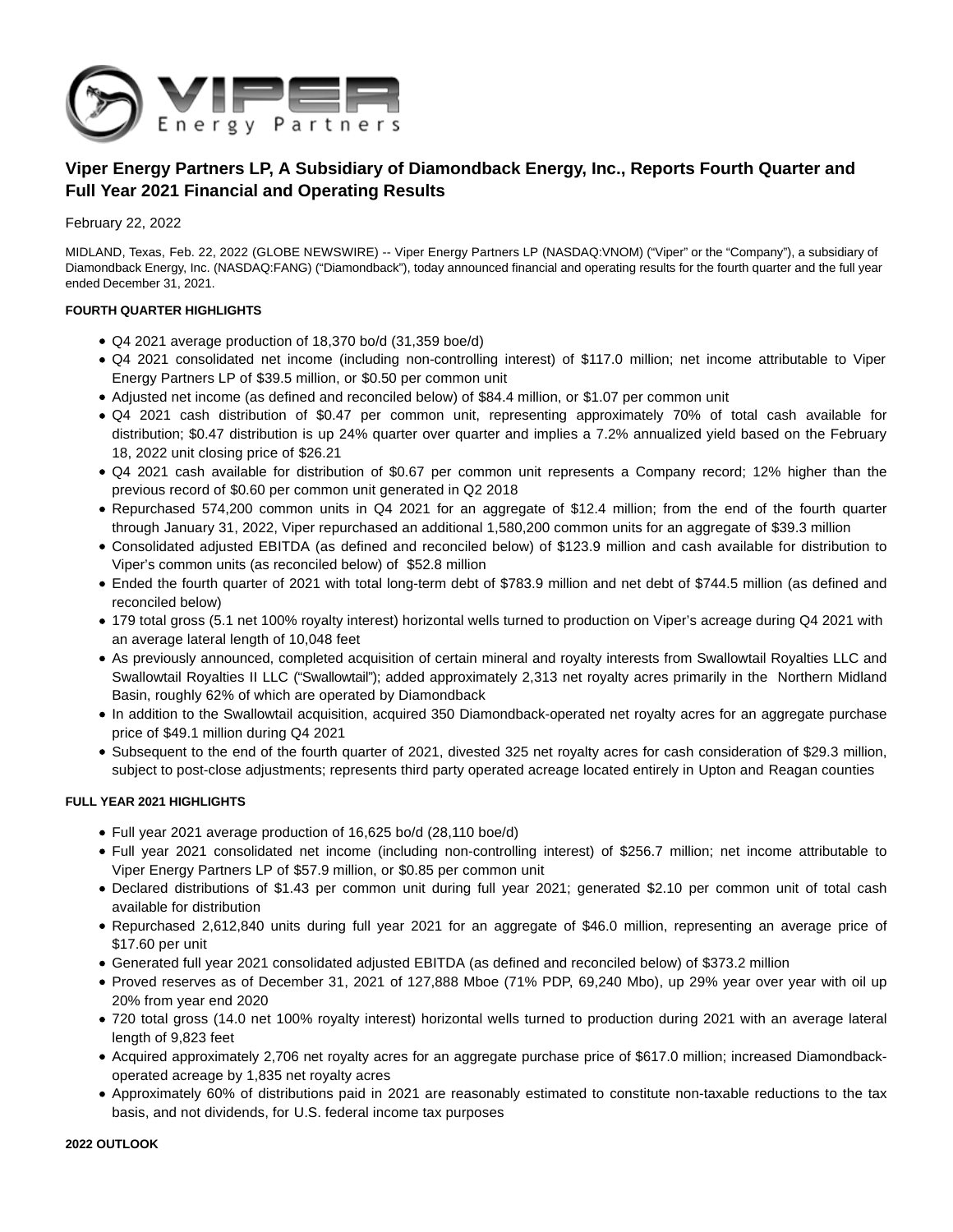- Initiating average daily production guidance for the first half of 2022 of 17,750 to 18,500 bo/d (29,500 to 30,750 boe/d)
- Initiating full year 2022 average production guidance of 17,750 to 19,000 bo/d (29,500 to 31,500 boe/d)
- As of February 8, 2022, there were approximately 618 gross horizontal wells in the process of active development on Viper's acreage, in which Viper expects to own an average 1.7% net royalty interest (10.6 net 100% royalty interest wells)
- Approximately 563 gross (11.6 net 100% royalty interest) line-of-sight wells that are not currently in the process of active development, but for which Viper has visibility to the potential of future development in coming quarters, based on Diamondback's current completion schedule and third party operators' permits
- Approximately 90% of distributions paid in 2022 are expected to be reasonably estimated to constitute non-taxable reductions to the tax basis, and not dividends, for U.S. federal income tax purposes

"During the fourth quarter, Viper generated record financial and operating results, highlighted by the \$0.67 per common unit of cash available for distribution, exceeding our previous record by over 10%. Importantly, production outperformed expectations during the quarter following the closing of the Swallowtail acquisition as third party operated activity levels exceeded our conservative acquisition assumptions and Diamondback continued to focus its activity on Viper's concentrated royalty acreage," stated Travis Stice, Chief Executive Officer of Viper's General Partner.

Mr. Stice continued, "Looking ahead to 2022, Viper is uniquely positioned within the industry to be able to capture numerous tailwinds and return substantial amounts of cash back to our unitholders. With zero capital requirements and only limited operating costs, royalty companies will be advantaged in 2022 as we will not face inflationary cost pressures. For Viper specifically, as our defensive hedges placed in 2020 rolled off at the end of 2021, our industry leading cash margins will now be further enhanced by mostly uncapped exposure to strength in commodity prices. Lastly, Viper continues to have unmatched, high confidence visibility into Diamondback's expected forward plan to support our production profile, with additional upside from third party operated production continuing to exceed our conservative activity and timing assumptions."

## **MANAGEMENT CHANGES**

Austen Gilfillian, currently Senior Finance Associate, has been promoted to General Manager of Viper. Mr. Gilfillian's additional responsibilities will include both the Viper land and business development functions reporting to him, along with his existing responsibilities of finance and investor relations. Mr. Gilfillian will continue to report to Kaes Van't Hof, President of Viper's General Partner.

#### **FINANCIAL UPDATE**

Viper's fourth quarter 2021 average unhedged realized prices were \$74.00 per barrel of oil, \$4.82 per Mcf of natural gas and \$36.65 per barrel of natural gas liquids, resulting in a total equivalent realized price of \$56.82/boe.

During the fourth quarter of 2021, the Company recorded total operating income of \$165.8 million and consolidated net income (including non-controlling interest) of \$117.0 million.

As of December 31, 2021, the Company had a cash balance of \$39.4 million and total long-term debt outstanding (excluding debt issuance, discounts and premiums) of \$783.9 million, resulting in net debt (as defined and reconciled below) of \$744.5 million. Viper's outstanding long-term debt as of December 31, 2021 consisted of \$479.9 million in aggregate principal amount of its 5.375% Senior Notes due 2027 and \$304.0 million in borrowings on its revolving credit facility, leaving \$196.0 million available for future borrowings and \$235.4 million of total liquidity.

## **FOURTH QUARTER 2021 CASH DISTRIBUTION & CAPITAL RETURN PROGRAM**

The Board of Directors of Viper's General Partner declared a cash distribution for the three months ended December 31, 2021 of \$0.47 per common unit. The distribution is payable on March 11, 2022 to eligible common unitholders of record at the close of business on March 4, 2022. This distribution represents approximately 70% of total cash available for distribution.

On August 19, 2021 and November 18, 2021, Viper made cash distributions to its common unitholders and subsequently has reasonably estimated that a portion of such distributions, as well as a portion of the distribution payable on March 11, 2022, should not constitute dividends for U.S. federal income tax purposes. Rather, approximately 90% of distributions expected to be paid in 2022 and 60% of distributions paid in 2021 are estimated to constitute non-taxable reductions to the tax basis of each distribution recipient's ownership interest in Viper. The Form 8937 containing additional information may be found on [www.viperenergy.com u](http://www.viperenergy.com/)nder the "Investor Relations" section of the site.

During the fourth quarter of 2021, Viper repurchased 574,200 common units for an aggregate of \$12.4 million. In total through December 31, 2021, the Company had repurchased 4,657,840 common units for an aggregate of \$70.0 million, reflecting an average price of \$15.01 per unit.

From the end of the fourth quarter through January 31, 2022, Viper repurchased an additional 1,580,200 units for an aggregate of approximately \$39.3 million, including a privately negotiated transaction for 1,500,000 units with an affiliate of Blackstone, Inc. In total through January 31, 2022, the Company had repurchased 6,238,040 common units at an average price of \$17.50 per unit, utilizing approximately 72.9% of the \$150.0 million approved by the Board for the repurchase program.

#### **OPERATIONS AND ACQUISITIONS UPDATE**

During the fourth quarter of 2021, Viper estimates that 179 gross (5.1 net 100% royalty interest) horizontal wells with an average royalty interest of 2.9% were turned to production on its acreage position with an average lateral length of 10,048 feet. Of these 179 gross wells, Diamondback is the operator of 40 gross wells with an average royalty interest of 9.3%, and the remaining 139 gross wells, with an average royalty interest of 1.0%, are operated by third parties.

As previously announced, on October 1, 2021, Viper completed the acquisition of certain mineral and royalty interests from Swallowtail for approximately 15.25 million of our common units and approximately \$225.3 million in cash. The mineral and royalty interests acquired in the Swallowtail acquisition represent approximately 2,313 net royalty acres primarily in the Northern Midland Basin, of which approximately 62% are operated by Diamondback.

In addition to the Swallowtail acquisition, during the fourth quarter of 2021 Viper acquired 350 net royalty acres for an aggregate of approximately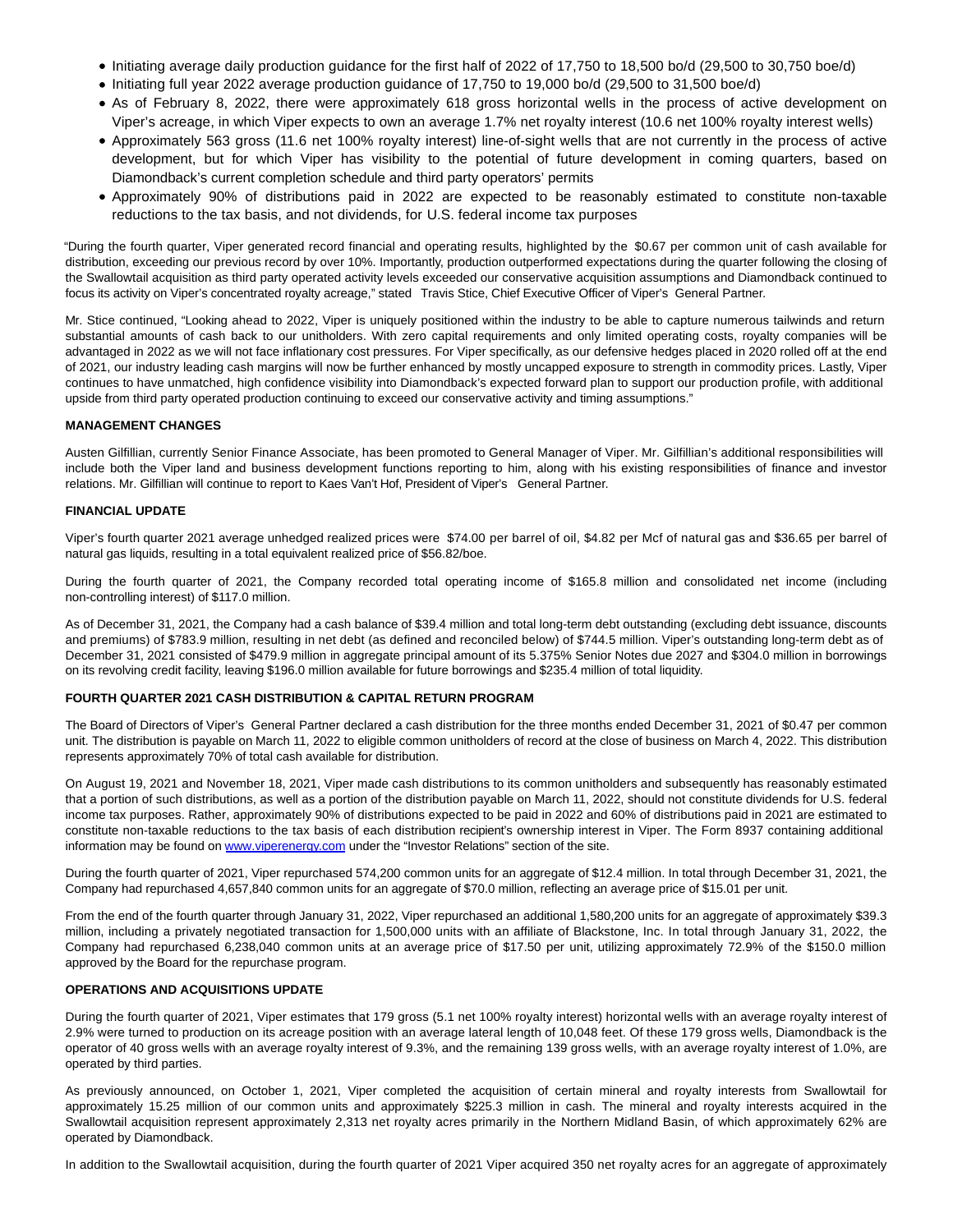\$49.1 million, 100% of which are operated by Diamondback. These acquisitions were funded through a combination of cash on hand and borrowings under the Company's credit facility.

As a result of the acquisitions completed during the fourth quarter of 2021, the Company's footprint of mineral and royalty interests as of December 31, 2021 was 27,027 net royalty acres.

Subsequent to the end of the fourth quarter, Viper completed a divestiture of approximately 325 net royalty acres for total proceeds of approximately \$29.3 million, subject to post-closing adjustments. The mineral and royalty interests included in the divestiture represent third party operated acreage located entirely in Upton and Reagan counties.

The following table summarizes Viper's gross well information:

| <b>Diamondback</b> | <b>Third Party</b> |              |
|--------------------|--------------------|--------------|
|                    |                    | <b>Total</b> |
|                    |                    |              |
| 40                 | 139                | 179          |
| 3.7                | 1.4                | 5.1          |
| 9.3%               | 1.0%               | 2.9%         |
|                    |                    |              |
| 158                | 562                | 720          |
| 10.2               | 3.8                | 14.0         |
| 6.5%               | 0.7%               | 1.9%         |
|                    |                    |              |
| 1,335              | 4,371              | 5,706        |
| 101.8              | 59.4               | 161.2        |
| 7.6%               | 1.4%               | 2.8%         |
|                    |                    |              |
| 106                | 512                | 618          |
| 6.8                | 3.8                | 10.6         |
| 6.4%               | 0.7%               | 1.7%         |
|                    |                    |              |
| 135                | 428                | 563          |
| 7.8                | 3.8                | 11.6         |
| 5.8%               | 0.9%               | 2.1%         |
|                    | Operated           | Operated     |

(1) Average lateral length of 10,048 feet.

(2) Average lateral length of 9,823 feet.

The 618 gross wells currently in the process of active development are those wells that have been spud and are expected to be turned to production within approximately the next six to eight months. Further in regard to the active development on Viper's asset base, there are currently 39 gross rigs operating on Viper's acreage, six of which are operated by Diamondback. The 563 line-of-sight wells are those that are not currently in the process of active development, but for which Viper has reason to believe that they will be turned to production within approximately the next 15 to 18 months. The expected timing of these line-of-sight wells is based primarily on permitting by third party operators or Diamondback's current expected completion schedule. Existing permits or active development of Viper's royalty acreage does not ensure that those wells will be turned to production.

## **YEAR END RESERVES UPDATE**

Ryder Scott Company, L.P. prepared an estimate of Viper's proved reserves as of December 31, 2021. Reference prices of \$66.56 per barrel of oil and natural gas liquids and \$3.59 per MMbtu of natural gas were used in accordance with applicable rules of the Securities and Exchange Commission. Realized prices with applicable differentials were \$64.87 per barrel of oil, \$2.97 per Mcf of natural gas and \$25.93 per barrel of natural gas liquids.

Proved reserves at year-end 2021 of 127,888 Mboe (69,240 Mbo) represent a 29% increase over year-end 2020 reserves. The year-end 2021 proved reserves have a PV-10 value (as defined and reconciled below) of approximately \$2.3 billion and a standardized measure of discounted future net cash flows of \$2.1 billion.

Proved developed reserves increased by 26% year over year to 91,170 Mboe (49,280 Mbo) as of December 31, 2021, reflecting continued horizontal development by the operators of Viper's acreage.

Net proved reserve additions of 38,756 Mboe resulted in a reserve replacement ratio of 378% (defined as the sum of extensions, discoveries, revisions, purchases and divestitures, divided by annual production). The organic reserve replacement ratio was 293% (defined as the sum of extensions, discoveries and revisions, divided by annual production).

Extensions and discoveries of 30,981 Mboe are primarily attributable to the drilling of 407 new wells and from 336 new proved undeveloped locations added. The Company's negative revisions of previous estimated quantities of 918 Mboe were driven primarily by a reassessment of Diamondback's expected development plan following two large acquisitions. There were offsetting positive revisions due to price increases and improved well performance. The purchase of reserves in place of 9,102 Mboe was due to multiple acquisitions of certain mineral and royalty interests, primarily the Swallowtail acquisition.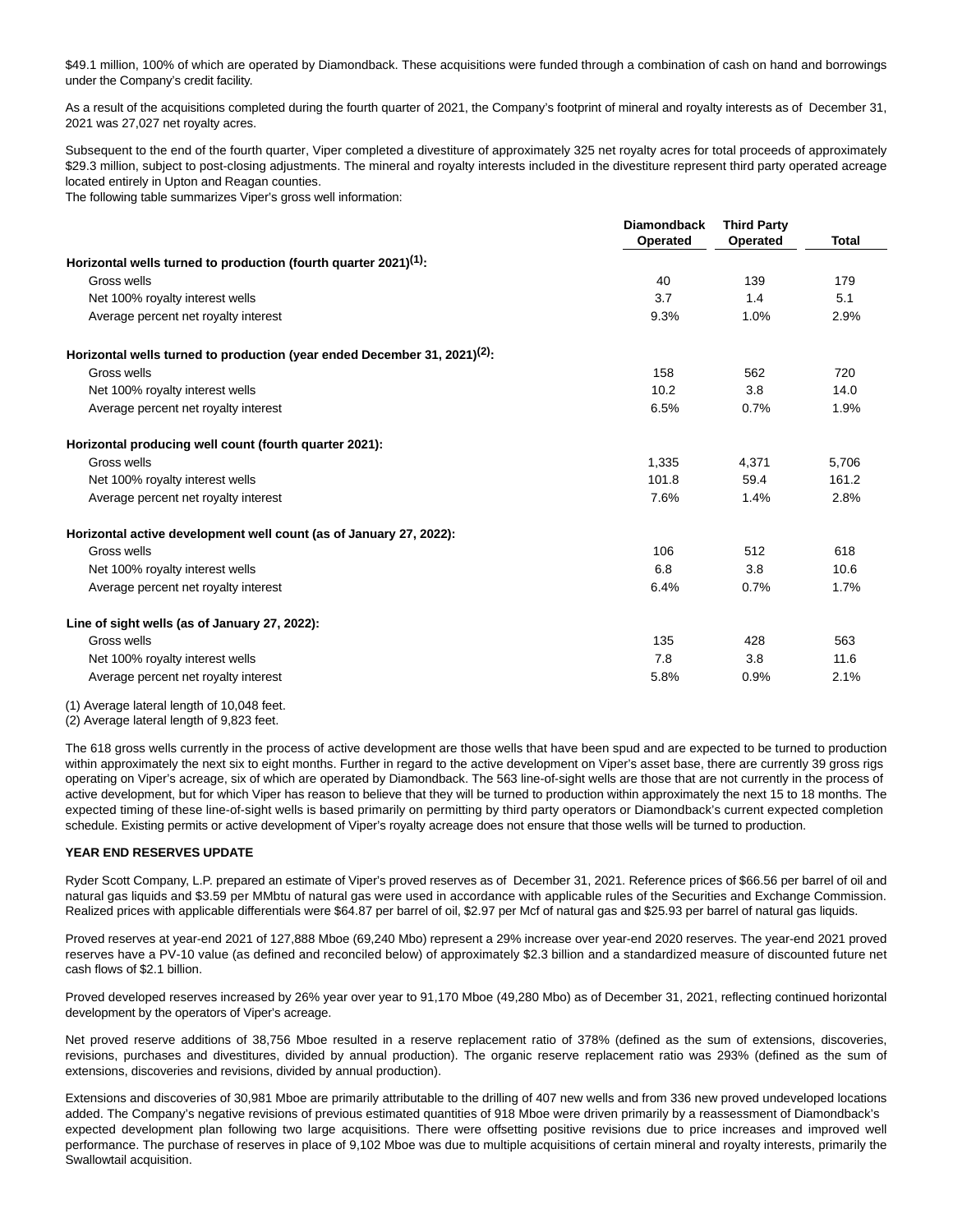|                                 |             | Liauids  |            |             |
|---------------------------------|-------------|----------|------------|-------------|
|                                 | Oil (MBbls) | (MBbls)  | Gas (MMcf) | <b>MBOE</b> |
| As of December 31, 2020         | 57.530      | 21.953   | 119.450    | 99,392      |
| Purchase of reserves in place   | 5.246       | 2.264    | 9.549      | 9.102       |
| Extensions and discoveries      | 17.256      | 7.182    | 39,256     | 30,981      |
| Revisions of previous estimates | (4,544)     | (1, 339) | 29.788     | (918)       |
| <b>Divestitures</b>             | (180)       | (114)    | (681)      | (409)       |
| Production                      | (6,068)     | (1,913)  | (13,672)   | (10,260)    |
| As of December 31, 2021         | 69.240      | 28,033   | 183.690    | 127,888     |

As the owner of mineral and royalty interests, Viper incurred no exploration and development costs during the year ended December 31, 2021.

|                     | December 31. |              |    |                |  |           |  |
|---------------------|--------------|--------------|----|----------------|--|-----------|--|
|                     |              | 2021<br>2020 |    |                |  | 2019      |  |
|                     |              |              |    | (in thousands) |  |           |  |
| Acquisition costs:  |              |              |    |                |  |           |  |
| Proved properties   | \$           | 138,882      | \$ | 9.509          |  | 318,525   |  |
| Unproved properties |              | 479,041      |    | 56,169         |  | 833,221   |  |
| Total               | S            | 617,923      | \$ | 65,678         |  | 1,151,746 |  |

## **GUIDANCE UPDATE**

Below is Viper's preliminary guidance for the full year 2022, as well as average production guidance for the first half of 2022.

|                                                    | <b>Viper Energy</b><br><b>Partners</b> |
|----------------------------------------------------|----------------------------------------|
|                                                    |                                        |
| Q1 2022 / Q2 2022 Net Production - MBo/d           | 17.75 - 18.50                          |
| Q1 2022 / Q2 2022 Net Production - MBoe/d          | 29.50 - 30.75                          |
| Full Year 2022 Net Production - MBo/d              | 17.75 - 19.00                          |
| Full Year 2022 Net Production - MBoe/d             | 29.50 - 31.50                          |
| Unit costs (\$/boe)                                |                                        |
| Depletion                                          | $$9.75 - $10.75$                       |
| Cash G&A                                           | $$0.60 - $0.80$                        |
| Non-Cash Unit-Based Compensation                   | $$0.10 - $0.20$                        |
| Interest Expense <sup>(1)</sup>                    | $$3.25 - $3.75$                        |
| Production and Ad Valorem Taxes (% of Revenue) (2) | 7% - 8%                                |

(1) Expected interest for the full year 2022 assuming \$480.0 million in principal of senior notes and \$300.0 million drawn on the revolver.

(2) Includes production taxes of 4.6% for crude oil and 7.5% for natural gas and natural gas liquids and ad valorem taxes.

## **CONFERENCE CALL**

Viper will host a conference call and webcast for investors and analysts to discuss its results for the fourth quarter of 2021 on Wednesday, February 23, 2022 at 10:00 a.m. CT. Participants should call (844) 400-1537 (United States/Canada) or (703) 326-5198 (International) and use the confirmation code 5529768. A telephonic replay will be available from 1:00 p.m. CT on Wednesday, February 23, 2022 through Wednesday, March 2, 2022 at 1:00 p.m. CT. To access the replay, call (855) 859-2056 (United States/Canada) or (404) 537-3406 (International) and enter confirmation code 5529768. A live broadcast of the earnings conference call will also be available via the internet at [www.viperenergy.com u](http://www.viperenergy.com/)nder the "Investor Relations" section of the site. A replay will also be available on the website following the call.

#### About Viper Energy Partners LP

Viper is a limited partnership formed by Diamondback to own, acquire and exploit oil and natural gas properties in North America, with a focus on owning and acquiring mineral and royalty interests in oil-weighted basins, primarily the Permian Basin. For more information, please visit [www.viperenergy.com.](https://www.globenewswire.com/Tracker?data=AcT_nInWwXDknLzwBPkvOaDBXwBcA90ewbnRkZmEM8I-fHIC9MMpXXnnWDpQqUTbzcLX5-F_GZSXjCjWPlGq5CmjZVH7cm8Z0Gg24xC-wTM=) 

#### About Diamondback Energy, Inc.

Diamondback is an independent oil and natural gas company headquartered in Midland, Texas focused on the acquisition, development, exploration and exploitation of unconventional, onshore oil and natural gas reserves primarily in the Permian Basin in West Texas. For more information, please visit [www.diamondbackenergy.com.](https://www.globenewswire.com/Tracker?data=PJ_kvodIAN8N8g69TYZQ4Ce-e5L8Qm4Ozhdh8bZnPdDMBV0LNQiMkj_Go5YRxtXYBclOftm-71AbPOiGxCQ_iap47F5PhbvSC-FLfaAcAJI=) 

#### Forward-Looking Statements

This news release contains "forward-looking statements" within the meaning of Section 27A of the Securities Act and Section 21E of the Exchange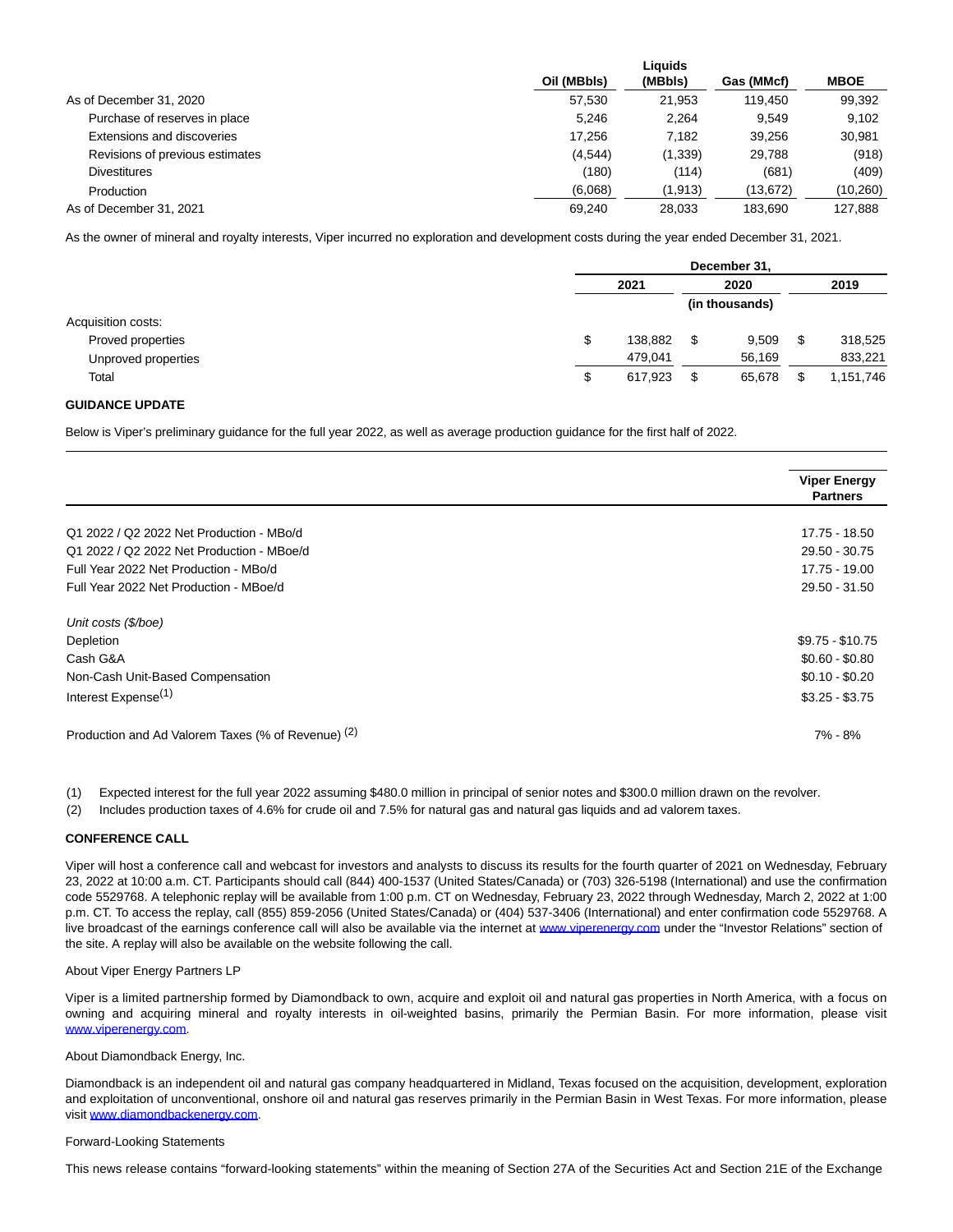Act, which involve risks, uncertainties, and assumptions. All statements, other than statements of historical fact, including statements regarding Viper's: future performance; business strategy; future operations; estimates and projections of operating income, losses, costs and expenses, returns, cash flow, and financial position; production levels on properties in which Viper has mineral and royalty interests, developmental activity by other operators; reserve estimates and Viper's ability to replace or increase reserves; anticipated benefits of strategic transactions (including acquisitions and divestitures); and plans and objectives of (including Diamondback's plans for developing Viper's acreage and Viper's cash distribution policy and common unit repurchase program) are forward-looking statements. When used in this news release, the words "aim," "anticipate," "believe," "continue," "could," "estimate," "expect," "forecast," "future," "guidance," "intend," "may," "model," "outlook," "plan," "positioned," "potential," "predict," "project," "seek," "should," "target," "will," "would," and similar expressions (including the negative of such terms) as they relate to Viper are intended to identify forward-looking statements, although not all forward-looking statements contain such identifying words. Although Viper believes that the expectations and assumptions reflected in its forward-looking statements are reasonable as and when made, they involve risks and uncertainties that are difficult to predict and, in many cases, beyond its control. Accordingly, forward-looking statements are not guarantees of Viper's future performance and the actual outcomes could differ materially from what Viper expressed in its forward-looking statements.

Factors that could cause the outcomes to differ materially include (but are not limited to) the following: changes in supply and demand levels for oil, natural gas, and natural gas liquids, and the resulting impact on the price for those commodities; the impact of public health crises, including epidemic or pandemic diseases such as the COVID-19 pandemic, and any related company or government policies or actions; actions taken by the members of OPEC and Russia affecting the production and pricing of oil, as well as other domestic and global political, economic, or diplomatic developments; regional supply and demand factors, including delays, curtailment delays or interruptions of production on Viper's mineral and royalty acreage, or governmental orders, rules or regulations that impose production limits on such acreage; federal and state legislative and regulatory initiatives relating to hydraulic fracturing, including the effect of existing and future laws and governmental regulations; and the risks and other factors disclosed in Viper's filings with the Securities and Exchange Commission, including its Forms 10-K, 10-Q and 8-K, which can be obtained free of charge on the Securities and Exchange Commission's web site a[t http://www.sec.gov.](http://www.sec.gov/)

In light of these factors, the events anticipated by Viper's forward-looking statements may not occur at the time anticipated or at all. Moreover, the new risks emerge from time to time. Viper cannot predict all risks, nor can it assess the impact of all factors on its business or the extent to which any factor, or combination of factors, may cause actual results to differ materially from those anticipated by any forward-looking statements it may make. Accordingly, you should not place undue reliance on any forward-looking statements made in this news release. All forward-looking statements speak only as of the date of this news release or, if earlier, as of the date they were made. Viper does not intend to, and disclaim any obligation to, update or revise any forward-looking statements unless required by applicable law.

## **Viper Energy Partners LP Consolidated Balance Sheets (unaudited, in thousands, except unit amounts)**

|                                                                                                          | December 31,    |    | December 31, |
|----------------------------------------------------------------------------------------------------------|-----------------|----|--------------|
|                                                                                                          | 2021            |    | 2020         |
| <b>Assets</b>                                                                                            |                 |    |              |
| Current assets:                                                                                          |                 |    |              |
| Cash and cash equivalents                                                                                | \$<br>39,448    | \$ | 19,121       |
| Royalty income receivable (net of allowance for credit losses)                                           | 68,568          |    | 32,210       |
| Royalty income receivable-related party                                                                  | 2,144           |    | 1,998        |
| Other current assets                                                                                     | 989             |    | 665          |
| Total current assets                                                                                     | 111,149         |    | 53,994       |
| Property:                                                                                                |                 |    |              |
| Oil and natural gas interests, full cost method of accounting (\$1,640,172 and \$1,364,906 excluded from |                 |    |              |
| depletion at December 31, 2021 and December 31, 2020, respectively)                                      | 3,513,590       |    | 2,895,542    |
| Land                                                                                                     | 5,688           |    | 5,688        |
| Accumulated depletion and impairment                                                                     | (599, 163)      |    | (496, 176)   |
| Property, net                                                                                            | 2,920,115       |    | 2,405,054    |
| Other assets                                                                                             | 2,757           |    | 2,327        |
| <b>Total assets</b>                                                                                      | \$<br>3,034,021 | \$ | 2,461,375    |
| <b>Liabilities and Unitholders' Equity</b>                                                               |                 |    |              |
| <b>Current liabilities:</b>                                                                              |                 |    |              |
| Accounts payable                                                                                         | \$<br>69        | \$ | 43           |
| <b>Accrued liabilities</b>                                                                               | 20,980          |    | 18,262       |
| Derivative instruments                                                                                   | 3,417           |    | 26,593       |
| <b>Total current liabilities</b>                                                                         | 24,466          |    | 44,898       |
| Long-term debt, net                                                                                      | 776,727         |    | 555,644      |
| <b>Total liabilities</b>                                                                                 | 801,193         |    | 600,542      |
| Commitments and contingencies                                                                            |                 |    |              |
| Unitholders' equity:                                                                                     |                 |    |              |
| <b>General Partner</b>                                                                                   | 729             |    | 809          |
| Common units (78,546,403 units issued and outstanding as of December 31, 2021 and 65,817,281 units       |                 |    |              |
| issued and outstanding as of December 31, 2020)                                                          | 813,161         |    | 633,415      |
| Class B units (90,709,946 units issued and outstanding December 31, 2021 and December 31, 2020)          | 931             |    | 1,031        |
| Total Viper Energy Partners LP unitholders' equity                                                       | 814,821         |    | 635,255      |
|                                                                                                          |                 |    |              |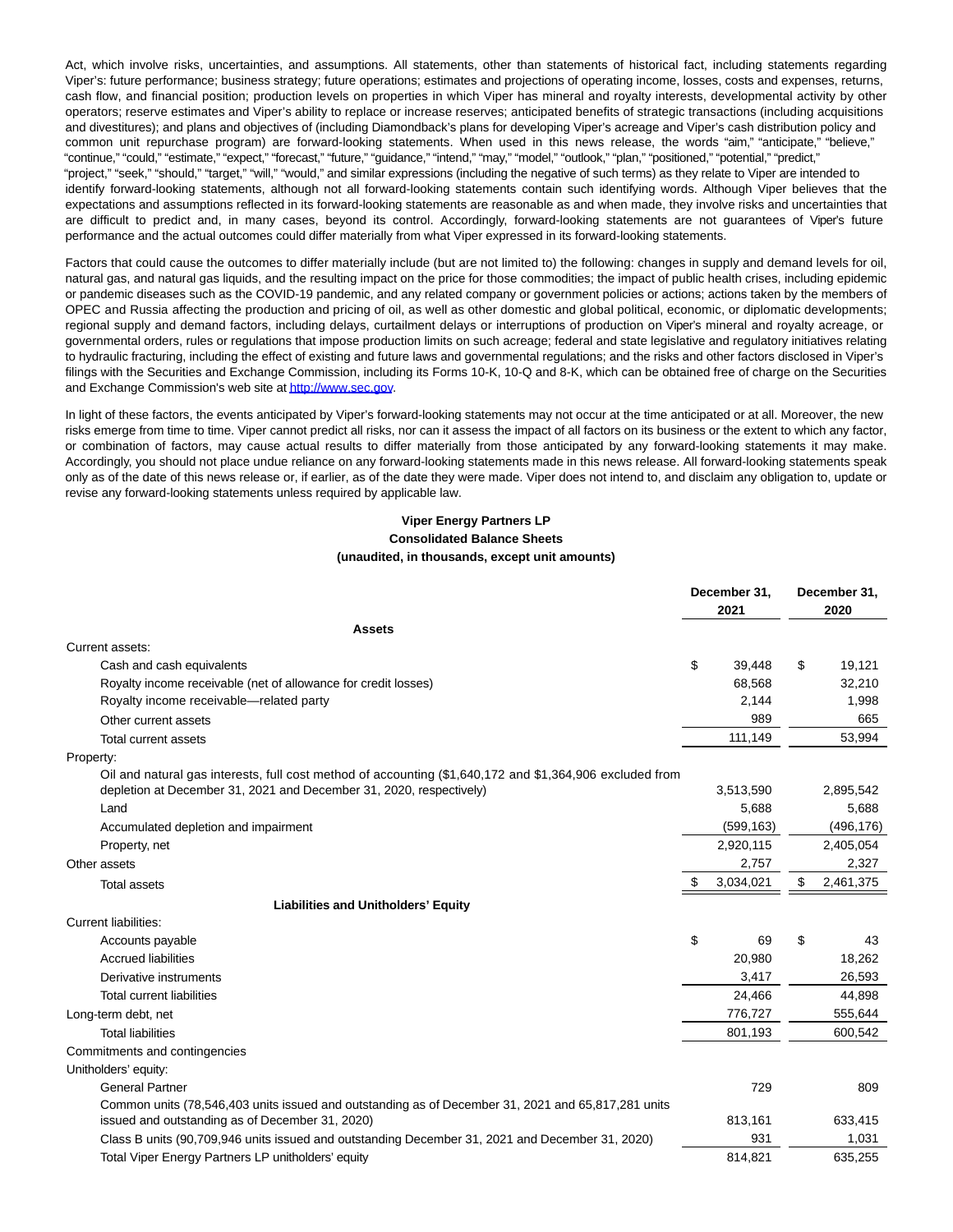|   | 1,418,007 |   | 1,225,578 |
|---|-----------|---|-----------|
|   | 2,232,828 |   | 1,860,833 |
| S | 3,034,021 | S | 2,461,375 |

## **Viper Energy Partners LP Consolidated Statements of Operations (unaudited, in thousands, except per unit data)**

|                                                                         | <b>Three Months Ended</b><br>December 31. |                |      |           | <b>Year Ended</b><br>December 31. |            |    |            |
|-------------------------------------------------------------------------|-------------------------------------------|----------------|------|-----------|-----------------------------------|------------|----|------------|
|                                                                         |                                           | 2021           | 2020 |           | 2021                              |            |    | 2020       |
| <b>Operating income:</b>                                                |                                           |                |      |           |                                   |            |    |            |
| Royalty income                                                          | \$                                        | 163,915        | \$   | 75,124    | \$                                | 501,534    | \$ | 246,981    |
| Lease bonus income                                                      |                                           | 1,731          |      | 900       |                                   | 2,763      |    | 2,585      |
| Other operating income                                                  |                                           | 141            |      | 299       |                                   | 620        |    | 1,060      |
| Total operating income                                                  |                                           | 165,787        |      | 76,323    |                                   | 504,917    |    | 250,626    |
| <b>Costs and expenses:</b>                                              |                                           |                |      |           |                                   |            |    |            |
| Production and ad valorem taxes                                         |                                           | 9,132          |      | 5,538     |                                   | 32,558     |    | 19,844     |
| Depletion                                                               |                                           | 28,757         |      | 28,297    |                                   | 102,987    |    | 100,501    |
| Impairment                                                              |                                           |                |      | 69,202    |                                   |            |    | 69,202     |
| General and administrative expenses                                     |                                           | 1,682          |      | 2,005     |                                   | 7,800      |    | 8,165      |
| Total costs and expenses                                                |                                           | 39,571         |      | 105,042   |                                   | 143,345    |    | 197,712    |
| Income (loss) from operations                                           |                                           | 126,216        |      | (28, 719) |                                   | 361,572    |    | 52,914     |
| Other income (expense):                                                 |                                           |                |      |           |                                   |            |    |            |
| Interest expense, net                                                   |                                           | (9,883)        |      | (8, 130)  |                                   | (34, 044)  |    | (33,000)   |
| Gain (loss) on derivative instruments, net                              |                                           | 1,240          |      | (16, 122) |                                   | (69, 409)  |    | (63, 591)  |
| Gain (loss) on revaluation of investment                                |                                           |                |      | 105       |                                   |            |    | (8,556)    |
| Other income, net                                                       |                                           | $\overline{c}$ |      | 175       |                                   | 79         |    | 1,286      |
| Total other expense, net                                                |                                           | (8,641)        |      | (23, 972) |                                   | (103, 374) |    | (103, 861) |
| Income (loss) before income taxes                                       |                                           | 117,575        |      | (52, 691) |                                   | 258,198    |    | (50, 947)  |
| Provision for (benefit from) income taxes                               |                                           | 580            |      |           |                                   | 1,521      |    | 142,466    |
| Net income (loss)                                                       |                                           | 116,995        |      | (52, 691) |                                   | 256,677    |    | (193, 413) |
| Net income (loss) attributable to non-controlling interest              |                                           | 77,530         |      | (25,072)  |                                   | 198,738    |    | (1, 109)   |
| Net income (loss) attributable to Viper Energy Partners LP              | \$                                        | 39,465         | \$   | (27, 619) | \$                                | 57,939     | \$ | (192, 304) |
| Net income (loss) attributable to common limited partner units:         |                                           |                |      |           |                                   |            |    |            |
| Basic                                                                   | \$                                        | 0.50           | \$   | (0.41)    | \$                                | 0.85       | \$ | (2.84)     |
| <b>Diluted</b>                                                          | \$                                        | 0.50           | \$   | (0.41)    | \$                                | 0.85       | \$ | (2.84)     |
| Weighted average number of common limited partner units<br>outstanding: |                                           |                |      |           |                                   |            |    |            |
| Basic                                                                   |                                           | 78,986         |      | 67,253    |                                   | 68,319     |    | 67,686     |
| Diluted                                                                 |                                           | 79,058         |      | 67,253    |                                   | 68,391     |    | 67,686     |

## **Viper Energy Partners LP Consolidated Statements of Cash Flows (unaudited, in thousands)**

| <b>Three Months Ended</b><br>December 31. |         |  |          |      | Year Ended<br>December 31, |   |           |  |
|-------------------------------------------|---------|--|----------|------|----------------------------|---|-----------|--|
|                                           | 2021    |  |          |      | 2021                       |   | 2020      |  |
|                                           |         |  |          |      |                            |   |           |  |
| \$                                        | 116.995 |  | (52,691) |      | 256.677                    | S | (193,413) |  |
|                                           |         |  |          |      |                            |   |           |  |
|                                           |         |  |          |      |                            |   | 142.466   |  |
|                                           | 28.757  |  | 28.297   |      | 102.987                    |   | 100.501   |  |
|                                           |         |  | 69,202   |      |                            |   | 69,202    |  |
|                                           |         |  |          | 2020 |                            |   |           |  |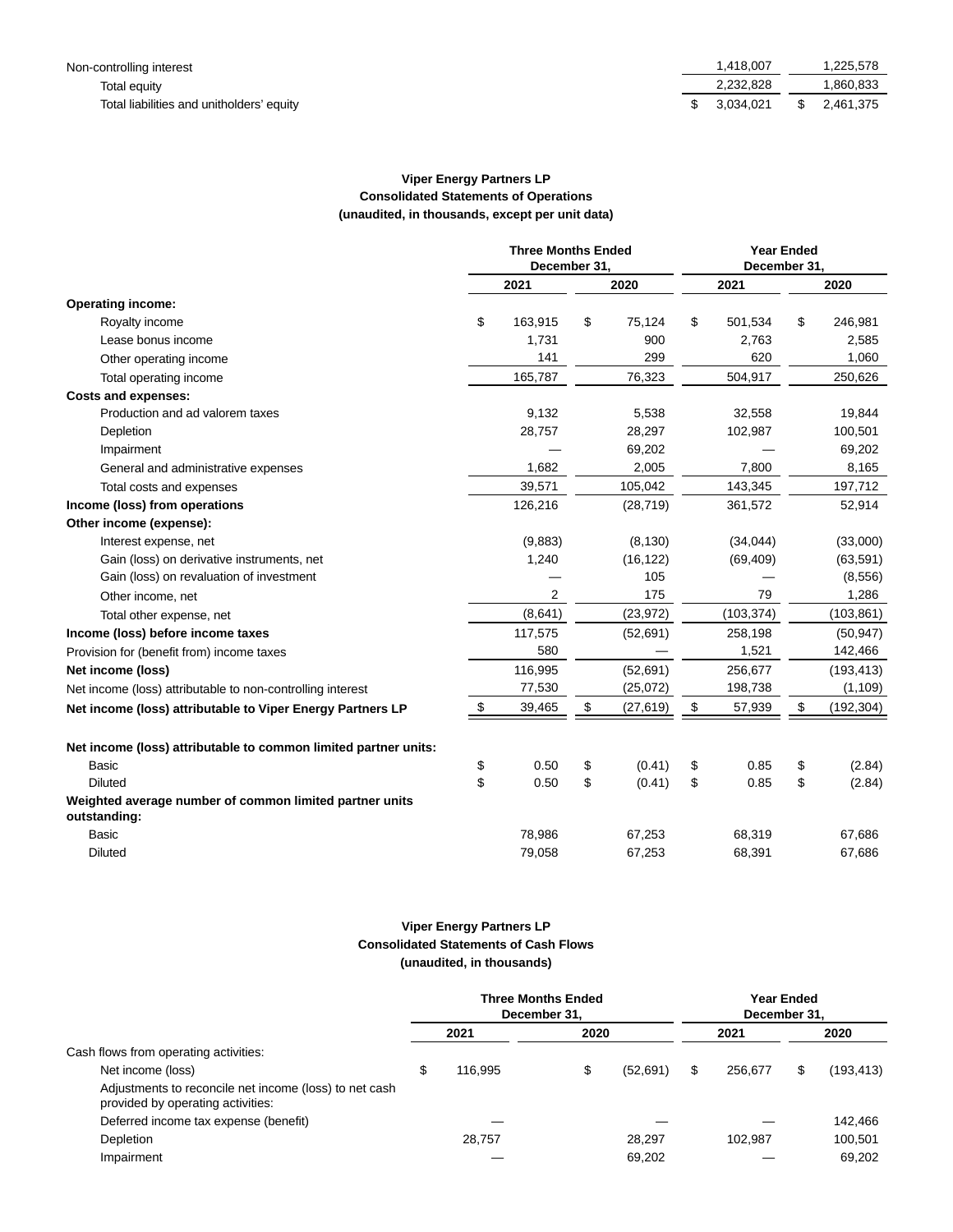| (Gain) loss on derivative instruments, net                           | (1,240)    |   | 16,122    | 69,409     | 63,591     |
|----------------------------------------------------------------------|------------|---|-----------|------------|------------|
| Net cash receipts (payments) on derivatives                          | (31, 397)  |   | (18, 280) | (92, 585)  | (36,998)   |
| (Gain) loss on revaluation of investment                             |            |   | (105)     |            | 8,556      |
| Other                                                                | 1,378      |   | 908       | 4,710      | 3,589      |
| Changes in operating assets and liabilities:                         |            |   |           |            |            |
| Royalty income receivable                                            | (21, 435)  |   | (102)     | (36, 358)  | 25,879     |
| Royalty income receivable-related party                              | 19,878     |   | 12,913    | (146)      | 8,578      |
| Other                                                                | (5, 494)   |   | (2,914)   | 2,420      | 4,605      |
| Net cash provided by (used in) operating activities                  | 107,442    |   | 53,350    | 307,114    | 196,556    |
| Cash flows from investing activities:                                |            |   |           |            |            |
| Acquisitions of oil and natural gas interests                        | (274, 448) |   | (1, 170)  | (281, 176) | (65, 678)  |
| Proceeds from sale of assets                                         |            |   | 36,496    |            | 38,594     |
| Proceeds from the sale of investments                                |            |   | 5,539     |            | 10,801     |
| Net cash provided by (used in) investing activities                  | (274, 448) |   | 40,865    | (281, 176) | (16, 283)  |
| Cash flows from financing activities:                                |            |   |           |            |            |
| Proceeds from borrowings under credit facility                       | 243,000    |   | 9,000     | 330,000    | 104,000    |
| Repayment on credit facility                                         | (31,000)   |   | (51,500)  | (110,000)  | (116,500)  |
| Repayment of senior notes                                            |            |   |           |            | (19,697)   |
| Debt issuance costs                                                  | (17)       |   | (21)      | (2,885)    | (111)      |
| Repurchased units as part of unit buyback                            | (12, 437)  |   | (24, 026) | (45,999)   | (24, 026)  |
| Distributions to public                                              | (29, 840)  |   | (6,731)   | (75, 942)  | (45, 674)  |
| Distributions to Diamondback                                         | (34, 772)  |   | (9, 170)  | (100, 685) | (62, 282)  |
| Other                                                                | (20)       |   | (20)      | (100)      | (464)      |
| Net cash provided by (used in) financing activities                  | 134,914    |   | (82, 468) | (5,611)    | (164, 754) |
| Net increase (decrease) in cash and cash equivalents                 | (32,092)   |   | 11,747    | 20,327     | 15,519     |
| Cash, cash equivalents and restricted cash at beginning of<br>period | 71,540     |   | 7,374     | 19,121     | 3,602      |
| Cash, cash equivalents and restricted cash at end of<br>period       | 39,448     | S | 19,121    | 39,448     | 19,121     |
|                                                                      |            |   |           |            |            |

## **Viper Energy Partners LP Selected Operating Data (unaudited)**

|                                                | <b>Three Months Ended</b><br>December 31, |    |        |    | <b>Year Ended</b><br>December 31, |    |        |  |
|------------------------------------------------|-------------------------------------------|----|--------|----|-----------------------------------|----|--------|--|
|                                                | 2021<br>2020                              |    |        |    | 2021                              |    | 2020   |  |
| <b>Production Data:</b>                        |                                           |    |        |    |                                   |    |        |  |
| Oil (MBbls)                                    | 1,690                                     |    | 1,597  |    | 6,068                             |    | 5,956  |  |
| Natural gas (MMcf)                             | 3,844                                     |    | 3,032  |    | 13,672                            |    | 11,486 |  |
| Natural gas liquids (MBbls)                    | 554                                       |    | 446    |    | 1,913                             |    | 1,848  |  |
| Combined volumes (MBOE) <sup>(1)</sup>         | 2,885                                     |    | 2,549  |    | 10,260                            |    | 9,718  |  |
| Average daily oil volumes (BO/d)               | 18,370                                    |    | 17,359 |    | 16,625                            |    | 16,272 |  |
| Average daily combined volumes (BOE/d)         | 31,359                                    |    | 27,699 |    | 28,110                            |    | 26,551 |  |
| Average sales prices:                          |                                           |    |        |    |                                   |    |        |  |
| Oil (\$/Bbl)                                   | \$<br>74.00                               | \$ | 40.36  | \$ | 65.51                             | \$ | 36.58  |  |
| Natural gas (\$/Mcf)                           | \$<br>4.82                                | \$ | 1.36   | \$ | 3.60                              | \$ | 0.79   |  |
| Natural gas liquids (\$/Bbl)                   | \$<br>36.65                               | \$ | 14.71  | \$ | 28.66                             | \$ | 10.88  |  |
| Combined (\$/BOE) <sup>(2)</sup>               | \$<br>56.82                               | \$ | 29.48  | \$ | 48.88                             | \$ | 25.41  |  |
| Oil, hedged (\$/Bbl) <sup>(3)</sup>            | \$<br>55.42                               | \$ | 30.48  | \$ | 50.25                             | \$ | 32.00  |  |
| Natural gas, hedged (\$/Mcf) <sup>(3)</sup>    | \$<br>4.82                                | \$ | 0.84   | \$ | 3.60                              | \$ | 0.02   |  |
| Natural gas liquids (\$/Bbl) <sup>(3)</sup>    | \$<br>36.65                               | \$ | 14.71  | \$ | 28.66                             | \$ | 10.88  |  |
| Combined price, hedged (\$/BOE) <sup>(3)</sup> | \$<br>45.94                               | \$ | 22.68  | \$ | 39.86                             | \$ | 21.71  |  |
| Average Costs (\$/BOE):                        |                                           |    |        |    |                                   |    |        |  |
| Production and ad valorem taxes                | \$<br>3.17                                | \$ | 2.17   | \$ | 3.17                              | \$ | 2.04   |  |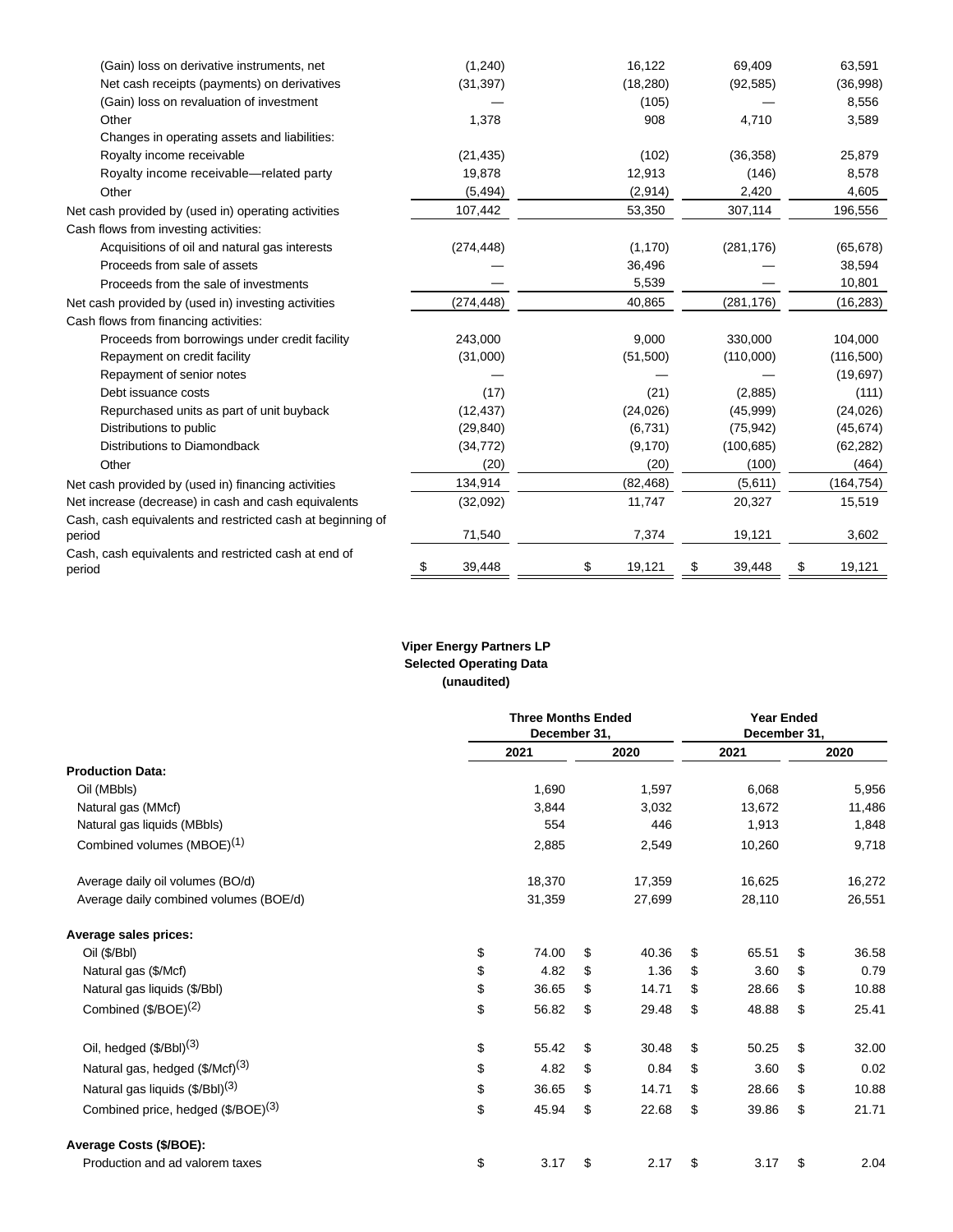| General and administrative - cash component <sup>(4)</sup> | 0.48 |      | 0.66 |       | 0.65 |       | 0.71  |
|------------------------------------------------------------|------|------|------|-------|------|-------|-------|
| Total operating expense - cash                             |      | 3.65 |      | 2.83  |      | 3.82  | 2.75  |
| General and administrative - non-cash unit compensation    |      |      |      |       |      |       |       |
| expense                                                    |      | 0.10 |      | 0.13  |      | 0.11  | 0.13  |
| Interest expense, net                                      |      | 3.43 |      | 3.19  |      | 3.32  | 3.40  |
| Depletion                                                  |      | 9.97 |      | 11.10 |      | 10.04 | 10.34 |

(1) Bbl equivalents are calculated using a conversion rate of six Mcf per one Bbl.

(2) Realized price net of all deducts for gathering, transportation and processing.

(3) Hedged prices reflect the impact of cash settlements of our matured commodity derivative transactions on our average sales prices.

(4) Excludes non-cash unit-based compensation expense for the respective periods presented.

## **NON-GAAP FINANCIAL MEASURES**

Adjusted EBITDA is a supplemental non-GAAP financial measure that is used by management and external users of our financial statements, such as industry analysts, investors, lenders and rating agencies. Viper defines Adjusted EBITDA as net income (loss) attributable to Viper Energy Partners LP plus net income (loss) attributable to non-controlling interest ("net income (loss)") before interest expense, net, non-cash unit-based compensation expense, depletion expense, impairment expense, non-cash (gain) loss on derivative instruments, (gain) loss on extinguishment of debt and provision for (benefit from) income taxes, if any. Adjusted EBITDA is not a measure of net income as determined by United States' generally accepted accounting principles ("GAAP"). Management believes Adjusted EBITDA is useful because it allows them to more effectively evaluate Viper's operating performance and compare the results of its operations from period to period without regard to its financing methods or capital structure. Adjusted EBITDA should not be considered as an alternative to, or more meaningful than, net income, royalty income, cash flow from operating activities or any other measure of financial performance or liquidity presented as determined in accordance with GAAP. Certain items excluded from Adjusted EBITDA are significant components in understanding and assessing a company's financial performance, such as a company's cost of capital and tax structure, as well as the historic costs of depreciable assets, none of which are components of Adjusted EBITDA.

Viper defines cash available for distribution generally as an amount equal to its Adjusted EBITDA for the applicable quarter less cash needed for income taxes payable, debt service, contractual obligations, fixed charges and reserves for future operating or capital needs that the board of directors of Viper's general partner may deem appropriate, cash paid for tax withholding on vested common units, distribution equivalent rights and preferred distributions, if any. Management believes cash available for distribution is useful because it allows them to more effectively evaluate Viper's operating performance excluding the impact of non-cash financial items and short-term changes in working capital. Viper's computations of Adjusted EBITDA and cash available for distribution may not be comparable to other similarly titled measures of other companies or to such measure in its credit facility or any of its other contracts.

The following tables present a reconciliation of the GAAP financial measure of net income (loss) to the non-GAAP financial measures of Adjusted EBITDA and cash available for distribution:

## **Viper Energy Partners LP (unaudited, in thousands, except per unit data)**

|                                                                                 | <b>Three Months Ended</b> |                      |    |                       |    |               |    |                |  |
|---------------------------------------------------------------------------------|---------------------------|----------------------|----|-----------------------|----|---------------|----|----------------|--|
|                                                                                 |                           | December 31,<br>2021 |    | September 30,<br>2021 |    | June 30, 2021 |    | March 31, 2021 |  |
| Net income (loss) attributable to Viper Energy Partners LP                      | \$                        | 39,465               | \$ | 16,832                | \$ | 4,662         | \$ | (3,020)        |  |
| Net income (loss) attributable to non-controlling interest                      |                           | 77,530               |    | 56,613                |    | 37,716        |    | 26,879         |  |
| Net income (loss)                                                               |                           | 116,995              |    | 73,445                |    | 42,378        |    | 23,859         |  |
| Interest expense, net                                                           |                           | 9,883                |    | 8,328                 |    | 7,973         |    | 7,860          |  |
| Non-cash unit-based compensation expense                                        |                           | 276                  |    | 243                   |    | 338           |    | 315            |  |
| Depletion                                                                       |                           | 28,757               |    | 25,366                |    | 23,978        |    | 24,886         |  |
| Non-cash (gain) loss on derivative instruments                                  |                           | (32, 637)            |    | (15,707)              |    | 8,606         |    | 16,562         |  |
| Provision for (benefit from) income taxes                                       |                           | 580                  |    | 906                   |    |               |    | 35             |  |
| <b>Consolidated Adjusted EBITDA</b>                                             |                           | 123,854              |    | 92,581                |    | 83,273        |    | 73,517         |  |
| Less: Adjusted EBITDA attributable to non- controlling interest <sup>(1)</sup>  |                           | 66,242               |    | 54,269                |    | 48,637        |    | 42,779         |  |
| Adjusted EBITDA attributable to Viper Energy Partners LP                        |                           | 57,612               | \$ | 38,312                | S  | 34,636        |    | 30,738         |  |
| Adjustments to reconcile Adjusted EBITDA to cash available for<br>distribution: |                           |                      |    |                       |    |               |    |                |  |
| Income taxes payable                                                            | \$                        | (580)                | \$ | (906)                 | S  |               | S  | (35)           |  |
| Debt service, contractual obligations, fixed charges and reserves               |                           | (4,094)              |    | (2,996)               |    | (4, 187)      |    | (3,047)        |  |
| Cash paid for tax withholding on vested common units                            |                           |                      |    |                       |    |               |    | (20)           |  |
| Distribution equivalent rights payments                                         |                           | (52)                 |    | (62)                  |    | (55)          |    | (24)           |  |
| Preferred distributions                                                         |                           | (45)                 |    | (45)                  |    | (45)          |    | (45)           |  |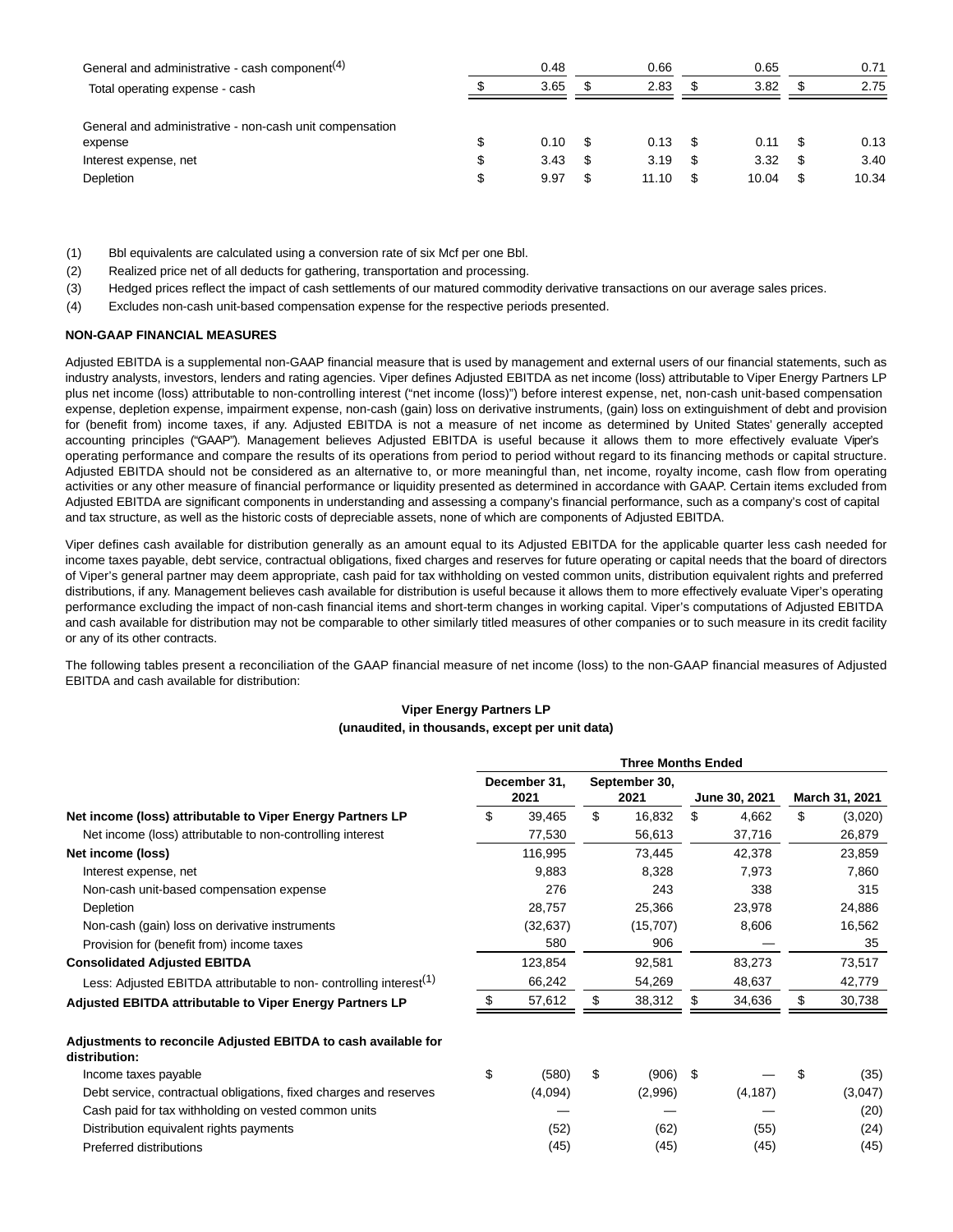| Cash available for distribution to Viper Energy Partners LP<br>unitholders                          |   | 52.841       |         | 34.303       |   | 30.349       | 27.567       |
|-----------------------------------------------------------------------------------------------------|---|--------------|---------|--------------|---|--------------|--------------|
| Common limited partner units outstanding                                                            |   | 78.546       |         | 63.831       |   | 64.546       | 64.950       |
| Cash available for distribution per limited partner unit<br>Cash per unit approved for distribution | S | 0.67<br>0.47 | \$<br>S | 0.54<br>0.38 | S | 0.47<br>0.33 | 0.42<br>0.25 |

(1) Does not take into account special income allocation consideration.

Adjusted net income (loss) is a non-GAAP financial measure equal to net income (loss) attributable to Viper Energy Partners, LP plus net income (loss) attributable to non-controlling interest adjusted for impairment expense, non-cash (gain) loss on derivative instruments, (gain) loss on extinguishment of debt and related income tax adjustments, if any. The Company's computation of adjusted net income may not be comparable to other similarly titled measures of other companies or to such measure in our credit facility or any of our other contracts. Management believes Adjusted Net Income helps investors in the oil and natural gas industry to measure and compare the Company's performance to other oil and natural gas companies by excluding from the calculation items that can vary significantly from company to company depending upon accounting methods, the book value of assets and other non-operational factors.

The following table presents a reconciliation of net income (loss) attributable to Viper Energy Partners LP to adjusted net income (loss):

## **Viper Energy Partners LP Adjusted Net Income (Loss) (unaudited, in thousands, except per unit data)**

|                                                                          | <b>Three Months Ended</b><br>December 31, 2021 |           |    |                                           |  |  |
|--------------------------------------------------------------------------|------------------------------------------------|-----------|----|-------------------------------------------|--|--|
|                                                                          |                                                | Amounts   |    | <b>Amounts Per</b><br><b>Diluted Unit</b> |  |  |
| Net income (loss) attributable to Viper Energy Partners LP               | \$                                             | 39.465    | \$ | 0.50                                      |  |  |
| Net income (loss) attributable to non-controlling interest               |                                                | 77,530    |    | 0.98                                      |  |  |
| Net income (loss)                                                        |                                                | 116,995   |    | 1.48                                      |  |  |
| Non-cash (gain) loss on derivative instruments, net                      |                                                | (32, 637) |    | (0.41)                                    |  |  |
| Adjusted net income (loss)                                               |                                                | 84.358    |    | 1.07                                      |  |  |
| Less: Adjusted net income (loss) attributed to non-controlling interests |                                                | 55,627    |    | 0.71                                      |  |  |
| Adjusted net income (loss) attributable to Viper Energy Partners LP      |                                                | 28,731    |    | 0.36                                      |  |  |
| Weighted average common units outstanding:                               |                                                |           |    |                                           |  |  |
| Basic                                                                    |                                                |           |    | 78.986                                    |  |  |

| Diluted | 79,058 |
|---------|--------|
|         |        |

### **RECONCILIATION OF LONG-TERM DEBT TO NET DEBT**

The Company defines net debt as debt (excluding debt issuance costs, discounts and premiums) less cash equivalents. Net debt should not be considered an alternative to, or more meaningful than, total debt, the most directly comparable GAAP measure. Management uses net debt to determine the Company's outstanding debt obligations that would not be readily satisfied by its cash and cash equivalents on hand. The Company believes this metric is useful to analysts and investors in determining the Company's leverage position because the Company has the ability to, and may decide to, use a portion of its cash and cash equivalents to reduce debt.

|                                     | December 31,<br>2021 | Net Q4<br><b>Principal</b><br>Borrowings/<br>(Repayments) | September 30,<br>2021 | June 30, 2021 | March 31, 2021 | December 31,<br>2020 |
|-------------------------------------|----------------------|-----------------------------------------------------------|-----------------------|---------------|----------------|----------------------|
|                                     |                      |                                                           | (in thousands)        |               |                |                      |
| Total long-term debt <sup>(1)</sup> | \$<br>783.938        | \$<br>212.000                                             | 571.938               | 541.938       | 536.938        | 563,938              |
| Cash and cash equivalents           | (39,448)             |                                                           | (41, 515)             | (42, 422)     | (11, 727)      | (19,121)             |
| Net debt                            | 744.490              |                                                           | 530.423               | 499.516       | 525.211        | 544.817              |

(1) Excludes debt issuance costs, discounts & premiums.

## **PV-10**

PV-10 is the Company's estimate of the present value of the future net revenues from proved oil and natural gas reserves after deducting estimated production and ad valorem taxes, future capital costs and operating expenses, but before deducting any estimates of future income taxes. The estimated future net revenues are discounted at an annual rate of 10% to determine their "present value." The Company believes PV-10 to be an important measure for evaluating the relative significance of its oil and natural gas properties and that the presentation of the non-GAAP financial